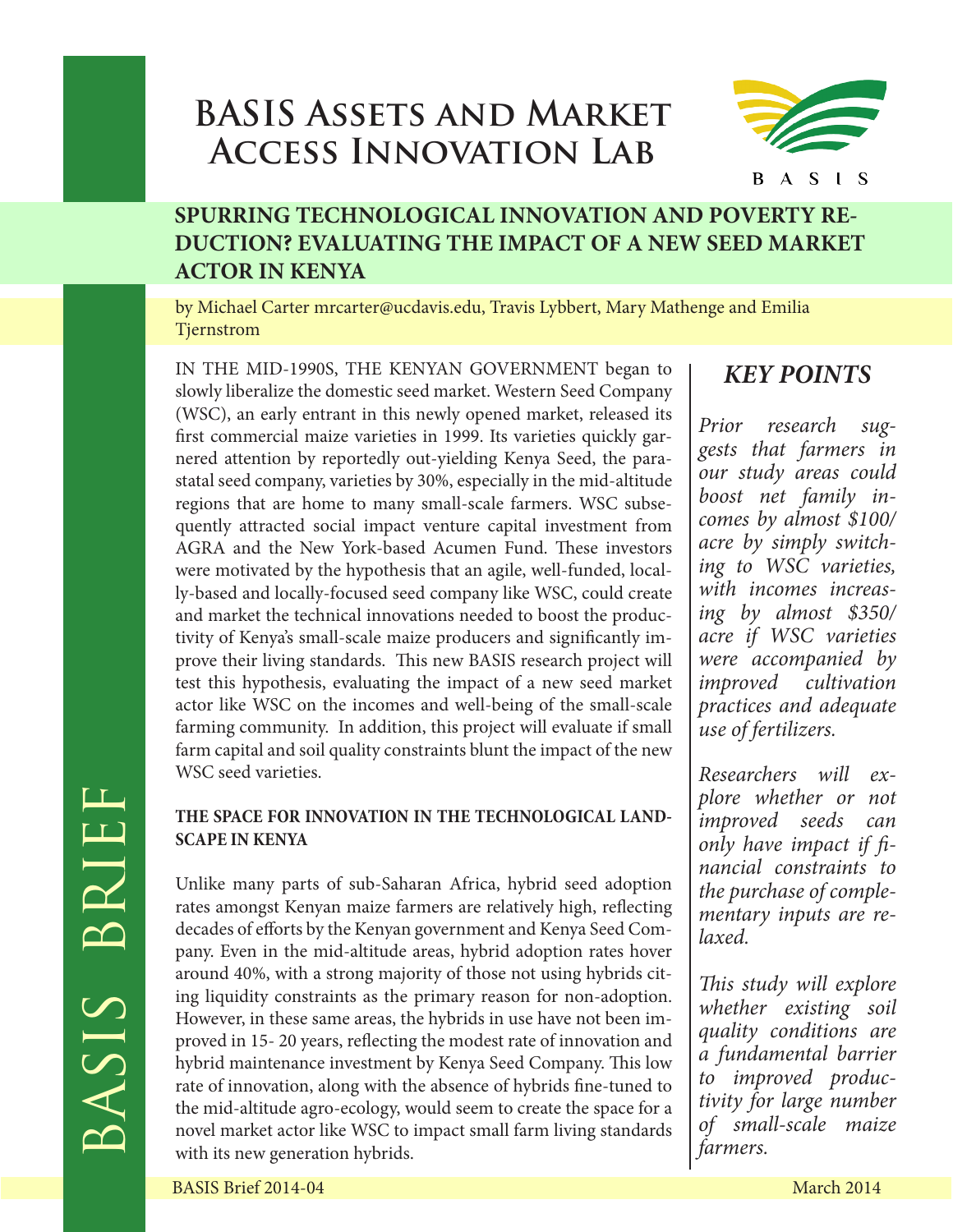Analysis of the 2010 data from the Tegemeo Agricultural Policy Research and Analysis (TAPRA) project reveals that farms in our study areas (the mid-altitude segments of Western/Nyanza provinces and Central Province) lag far behind the technological frontier for maize productivity. 90% of farmers in Western/Nyanza province and 50% of farmers in the Central province report maize yields that are less than 10 and 20 bags of maize/acre, respectively. Mean maize yields are about 5 bags/acre in Western/Nyanza provinces and 13 bags/ acre in Central province.

In contrast, field trials of WSC hybrids in these mid-altitude regions resulted in yields of 30-40 bags/acre. Using the local 2011 maize price as a reference point, these

vast yield differences suggests that farmers in our study areas could boost net family incomes by almost \$100/acre by simply switching to WSC varieties, with incomes increasing by almost \$350/acre if WSC varieties were accompanied by improved cultivation practices and adequate use of fertilizers. With per-capita living standards standing below a dollar per-day for farmers not using hybrid seeds, income increases of the magnitude promised

by WSC hybrids are large enough to allow these families to escape severe poverty.

These potential impacts are large and exciting, and clearly motivated the decision of social impact investors to boost the capability of WSC to produce and distribute its improved seed varieties. However, the key question is of course whether or not these potential impacts can be realized in practice, and whether or not ancillary interventions are required to make them happen.

#### **CAN IMPROVED SEEDS REDUCE EXTREME POVER-TY?**

Unfortunately, there are a number of reasons why these potential productivity and poverty reduction impacts of WSC varieties may not take place. First, as is often observed, farmers' returns to new technologies are lower than those implied by field trials. Second, we have accumulating evidence that the returns to improved seed

varieties are highly heterogeneous amongst farmers, as are returns to more general small farm development strategies. Especially in terms of poverty reduction impacts, this heterogeneity is extremely important as the same average treatment effect, but with different impact distributions, will imply different levels of poverty reduction.

Third, we know that many farmers are tightly liquidity constrained, making it difficult for them to purchase the matching inputs required to reap the full genetic potential of improved, locally adapted varieties. During the initial stages of fieldwork, farmers reported buying fertilizer a few pounds at a time over the course of the year whenever they had spare cash. At planting time, they

> would use remaining funds to purchase only enough improved seeds to plant that area for which they had incrementally accumulated adequate fertilizer. The greater the number of farm families bound by such liquidity constraints in our study area, the less likely it is it that WSC seeds will work.

> Finally, there is debate about the fraction of small farmers whose soils are fertilizer re-

sponsive and who hence who can benefit from an improved seed fertilizer package. Low soil organic matter and acidic soils found in parts of western Kenya are a further part of the complex of factors that may conspire to limit the expected impacts of even innovative seed market actors like WSC.

#### **WESTERN SEED EXPANSION ALLOWS RANDOMIZED EVALUATION**

Evaluation of the socio-economic impacts of new, market-based agricultural technologies is challenging because it can be difficult to create the classical experimental design in which a treatment group has access to a technology to which an otherwise identical control group does not. However, until recently, WSC's modest seed production capacity limited its geographic footprint, meaning that there are large numbers of farmers outside of the areas where WSC has traditionally marketed its product, and who thus lack information,

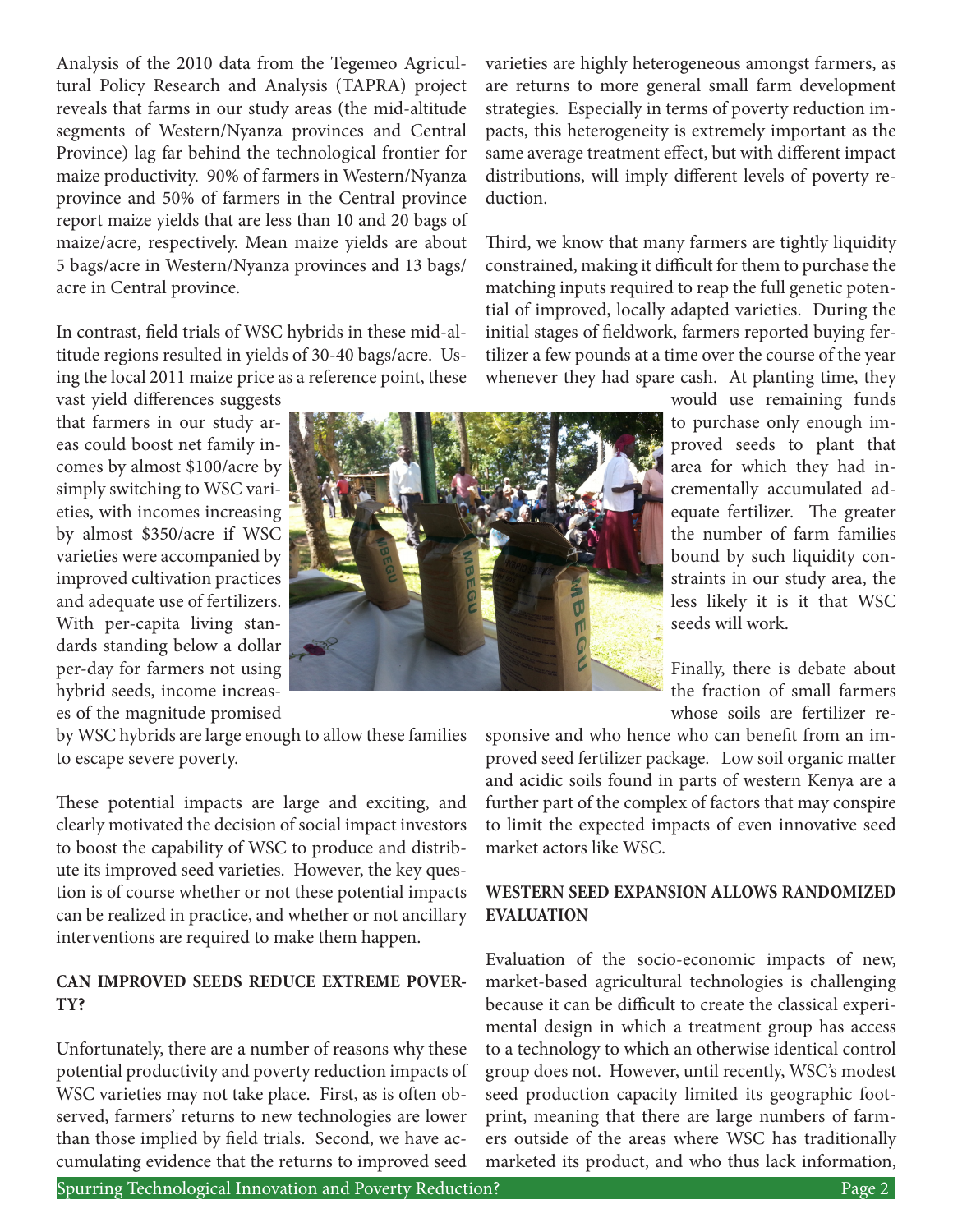experience and perhaps trust in WSC hybrids. These heretofore uninformed farmers present themselves as an ideal lab for a randomized evaluation of the impacts of WSC. Powered by infusions of new capital, WSC is rapidly expanding its production capacity and is poised to move into these areas it was previously unable to supply. Working in collaboration with WSC, the BASIS research team has devised a multi-year research strategy designed to answer the key questions concerning the impacts of WSC.

The strategy builds upon WSC's standard business model. When WSC enters new districts where its products are largely unknown, a marketing team establishes demonstration plots on local farmers' land, around which they define spatially explicit learning zones. At the beginning and end of the rainy season, WSC holds field days and distributes free trial seed packets to attending farmers. WSC does not expect farmers to adopt new varieties until they have witnessed successful demonstration plots, and have experimented with the seed on their own land. This business model keeps a learning window open long enough to permit rigorous evaluation.

In keeping with this model, prior to the March-May 2013 long rains, WSC identified more potential learning zone areas than they could actually service in the western and central study areas. Together with the WSC marketing team, rsearchers selected districts where (a) the agro-ecological conditions were suitable for WS varieties and (b) WSC had low market share. We then selected 18 matched pairs from the set of demo plots within those districts based on the characteristics listed in the text, and we randomly selected one zone in each pair. One zone in each pair was then chosen at random for exclusion from the standard WSC marketing program. WSC has agreed to refrain from marketing in these 18 control zones for two years, while it will proactively operate in the 18 treatment zones, establishing demonstration plots, distributing seed packets and

*"Powered by infusions of new capital, WSC is rapidly expanding its production capacity and is poised to move into these areas it was previously unable to supply. Working in collaboration with WSC, the BASIS research team has devised a multi-year research strategy designed to answer the key questions concerning the impacts of WSC."*

conducting field days.

Table 1 illustrates the experimental design for the WSC evaluation. The columns represent the basic design to study the impact of WSC seed varieties on farm productivity and family wellbeing. Within each learning zone, 3 villages were selected at random for the study. Within each village, on average 17 households were selected at random for survey, yielding a total sample size of 1800 households.

Following this design, in February 2013 WSC presented an information session and distributed 250-gram sample packs of seeds to all study households in the treatment zones, giving these farmers the opportunity to plant a small experimental plot with Western Seed hybrids during the 2013 long rains. Baseline data collected in later 2013 and early 2014 revealed that nearly all farmers had planted their experimental seed packets in 2013. Information from those farmers on the yields obtained with the trail seeds is being used as part of an exercise to determine farmers' willingness to pay for WSC hybrids.

#### **TESTING CAPITAL AND SOIL QUALITY CONSTRAINTS**

As discussed above, access to quality seed varieties is not the only barrier to improving small-farm maize

|                               |                                       | <b>Table 1 Experimental Design</b>                                |                                                                    | 2013                  |
|-------------------------------|---------------------------------------|-------------------------------------------------------------------|--------------------------------------------------------------------|-----------------------|
|                               | <b>WSC Learning Zone Intervention</b> |                                                                   |                                                                    | tean                  |
| <b>Liquidity Intervention</b> |                                       | Control<br>900 farms<br>[18 Learning zones & 54 Villages]         | <b>Treatment</b><br>900 farms<br>[18 Learning zones & 54 Villages] | Cro<br>bi-b           |
|                               | Control<br>1200 farms                 | Group A<br>Central region, 300 farms<br>Western region, 300 farms | Group B<br>Central region, 300 farms<br>Western region, 300 farms  | firm<br>com<br>soil   |
|                               | <b>Treatment</b><br>600 farms         | Group C<br>Western region, 300 farms                              | Group D<br>Western region, 300 farms                               | fron<br>field<br>prov |

ductivity. In late 3, the research n contracted with pNuts—a Nairoased soil analysis —to undertake a plete analysis of samples collected n study farmers' s. CropNuts also ided individually tailored soil amend